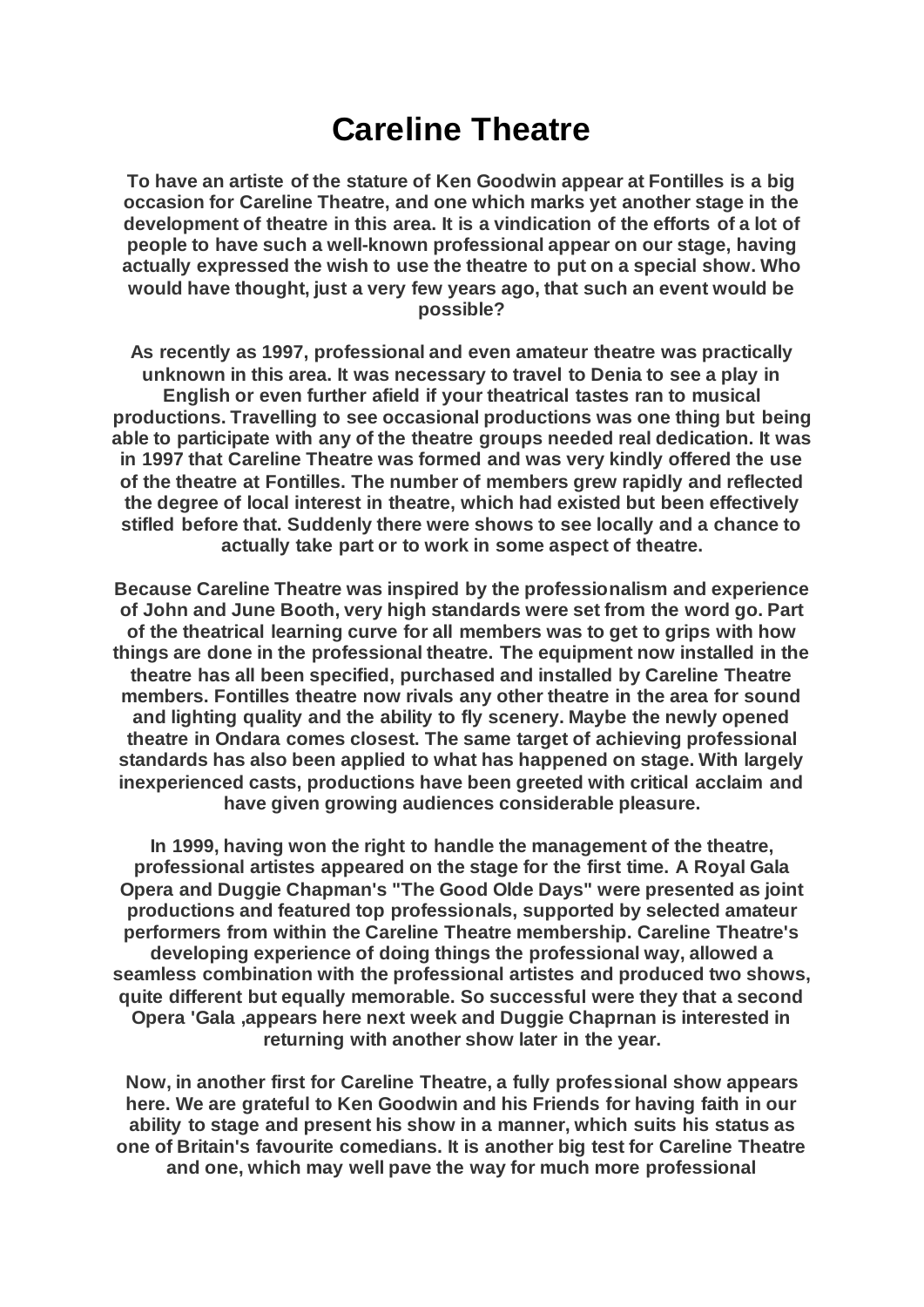**entertainment to come to Fontilles in the future. For now, this is our highspot, and we hope that all of you in our audience enjoy it.**

**Overture**

**[Ken](https://www.carelinetheatre.com/pastprods/kengoodwin.php#KEN) [Goodwin](https://www.carelinetheatre.com/pastprods/kengoodwin.php#KEN) with Friends.. [Janie Voltaire](https://www.carelinetheatre.com/pastprods/kengoodwin.php#JANIE) [Benny Davis](https://www.carelinetheatre.com/pastprods/kengoodwin.php#BENNY) [Tom Howard](https://www.carelinetheatre.com/pastprods/kengoodwin.php#TOM)**

**20 Minute Interval**

**Settle Down Now with Ken Goodwin**

*Music:* **Tom Howard** *(piano),* **Dave Horne** *(drums)*

*Stage Manager:* **John A. Booth** *Backstage Crew:* **Bill Parsons, Roy Martin** *Lights:* **Ray Davis** *Sound:* **Brian Hight** *Follow Spot Operators:* **Terry Farrow, Charlie Lennon** *Bar Management:* **Elaine Farrow** *Bar Operators:* **Michael Banks, Bert Cook, Karen Hall, Norman Hall** *Front of House Manager:* **Alan Brett** *Front of House Staff:* **Jean Barber, Ray Barber, Shírley Barrett, Murray Brett, Rita Brett, Linda Chadwick, Graham Chadwick, Sue Dearson, Sylvia Hight, Ann Hosking, Sylvia Kent, Angela McAdam, Richard McEnery, Sylvia McEnery, Vida Pearce, Betty Pitt, Pamela Simon, Vicente Simon.** *Box Office Ticket Sales:* **John A. Booth, Sue Holly** *Programme:* **Graham B. Chadwick**

**KEN GOODWIN**



**Born in Manchester and standing well over 6 feet tall, Ken Goodwin could have found fame as a goalkeeper with Manchester City FC if injury had not directed his life elsewhere. He started his Show-Biz career in what he calls "The Killing Grounds" of the northern club scene, a daunting prospect for any fledgling comedian. Few would have guessed that, one day, this likeable young man would be voted "Comedian Of The Year" and awarded the supreme accolade of appearing before Her Majesty The Queen.**

**Although he made a winning appearance in "Opportunity Knocks", his first break came with the television programme "The Comedians", a popular series that produced many of today's top comics and which is still being shown regularly on Granada satellite TV. From that point there was no**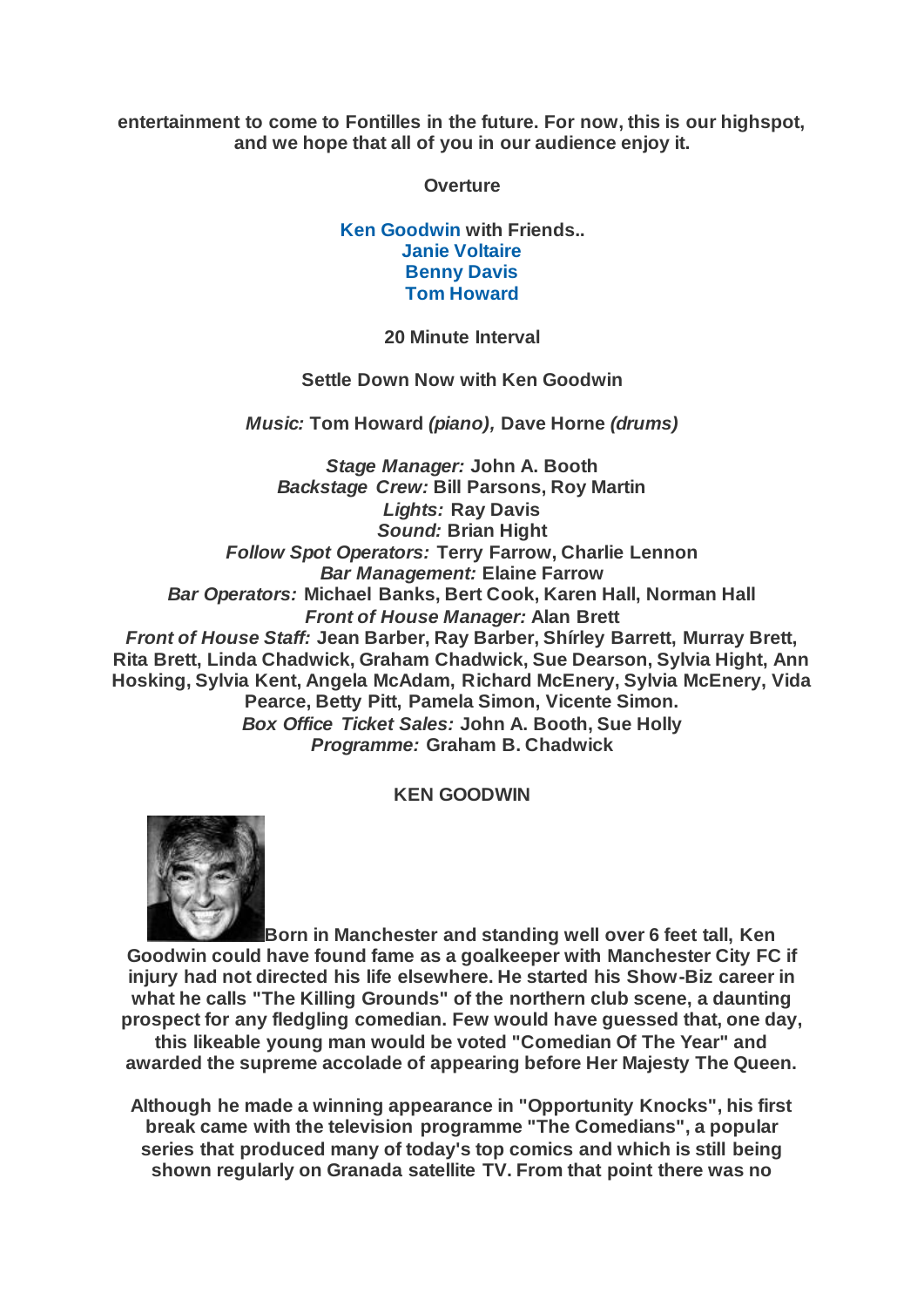**looking back. He went on to top the bill at the London Palladium for three months, appeared in two Royal Command Performances and was invited to perform privately before the Royal Family at Buckingham Palace.**

**Apart from his natural, gentle art of comedy, Ken Goodwin's singing and 'George Formby' style of ukulele accompaniment made him a favourite with summer holiday audiences up and down the country. He has also made five records and spent many happy hours singing with the BBC Radio Orchestra. Ken is a much-travelled artist, entertaining audiences in Nairobi Kenya, Hong Kong, Australia and QE2 cruises. Whilst in Australia, Des O'Conner invited him onto his television show which was repeated later as one of the funniest interviews of the year. He was also given the honour of entertaining the soldiers, widows and relatives on the Falklands pilgrimage.**

**Today Ken lives in Spain and balances his time between performing in selected cabaret venues and straight acting. He appeared in the BAFTA Award winning film "Treacle" and recently returned from touring UK in the hit farce "No Sex Please, We're British". Ken has slotted this appearance at Fontilles into a quite short stay in Spain before he goes off on yet another prestigious cruise contract.**

**TOM HOWARD**



**Tom Howard makes a most welcome return to Fontilles just 7 months after providing all the music for "The Good Olde Days" here in October last. As well as a master musician, Tom proved himself to be 'a true gentleman of the old school' and made many friends. He also kindly allowed Careline Theatre to use several of his own compositions in their year 2000 production of "Aladdin", including Dorothy Fish's memorable number "You'll Never Have A Friend Like Me". This time he comes at the special invitation of Ken Goodwin to entertain you as a performer and not just as an accompanist.**

**Tom was born in Yorkshire and studied both piano and singing for a classical music career. However, after a professional start in revue he quickly found himself in demand for Emile Littler's pantomimes and in Summer shows at many leading resorts. He quickly developed his own individual style and added a range of vocal impressions which brought him even greater success.**

**Tom has since travelled the world performing in a remarkably wide range of settings. He has appeared on Australian TV and entertained prisoners in Dartmoor Prison along with Ken Dodd and Roy Hudd. Perhaps more significantly, he has toured Britain, South Africa and Scandinavia and has enjoyed repeated contracts with the luxurious Sheraton Hotels, which took him to Denmark, Sweden, Belgium, Portugal**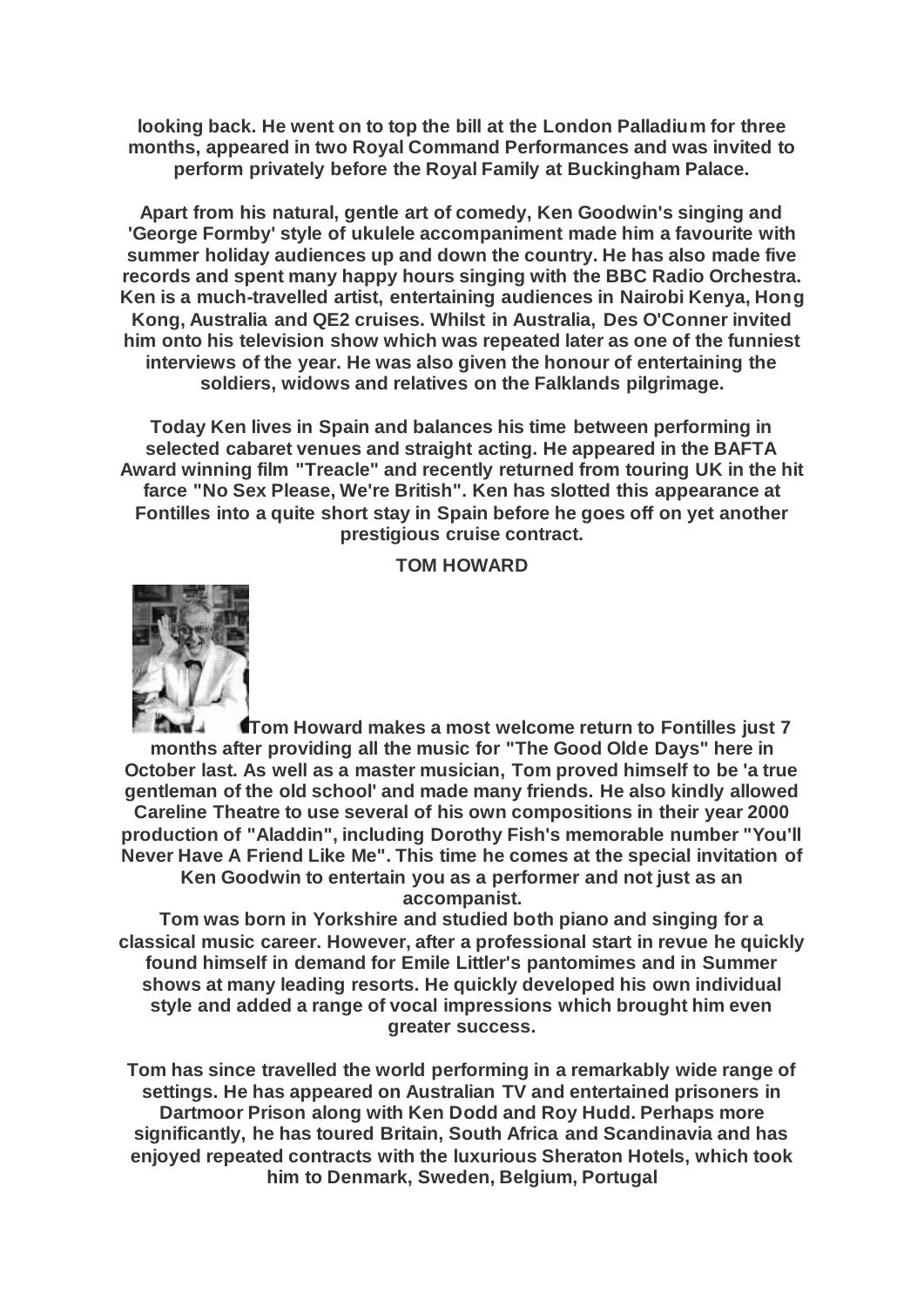**and the United Arab Emirates. He has also presented his one-man shows on Norwegian Cruise Lines operating out of Miami, Florida. He has played just about every character in every pantomime that ever was and he has directed "Aladdin" twice, once with Frank Carson and Roy Barraclough, and again with Geoffrey Hughes and The Roly Polys.**

**His diverse repertoire includes music from Broadway, popular classics, and comedy songs, together with standards, country music and pops.**

## **JANIE VOLTAIRE**



**Known as "Miss Showbiz" for her energetic performances, Janie has been a popular cabaret artiste in Spain for many years. Encouraged by her mother, a well-known big band singer of the 40's and stepfather 'Voltaire', a big time magician, she started singing and dancing almost before she could walk. Her big break came when she was accepted by the famous "Bluebell" dance troupe in Paris, where she spent many happy years.**

**When she eventually returned to England, Janie was immediately accepted into major productions and toured the country dancing in everything from stage musicals to cabaret, pantomime to musical comedy. Her singing career didn't start until she was asked to understudy a lead part and went on to tour in the part for the run of the production. After touring for many years, Janie decided to make her home in Spain and work in 'the odd cabaret or show when the occasion presented itself. She has never stopped! A popular allround entertainer, Janie can be seen night after night in major hotels, nightclubs and restaurants, entertaining holiday audiences up and down the Costa Blanca. Janie has been a regular member of 'The Variety Artists Support For Alzheimers' cabaret team since it was launched two years ago.**

## **BENNY DAVIS**



**Born into a theatrical family, Benny started his stage life as a boy magician at the tender age of 12 years and toured with his parents in** 

**various shows around UK. After National Service in the Royal Tank Regiment, where he fought many battles (the girls always won), he worked briefly in costume and set design. He says he dropped out as a "gibbering imbecile" after dressing the famous 'Folies Bergere' girls! He then formed a comedy script-writing duo with writer Dennis ' Spooner, who eventually won acclaim with several TV series. Meanwhile, Benny had branched out into the business world and headed up a successful marketing company specialising**